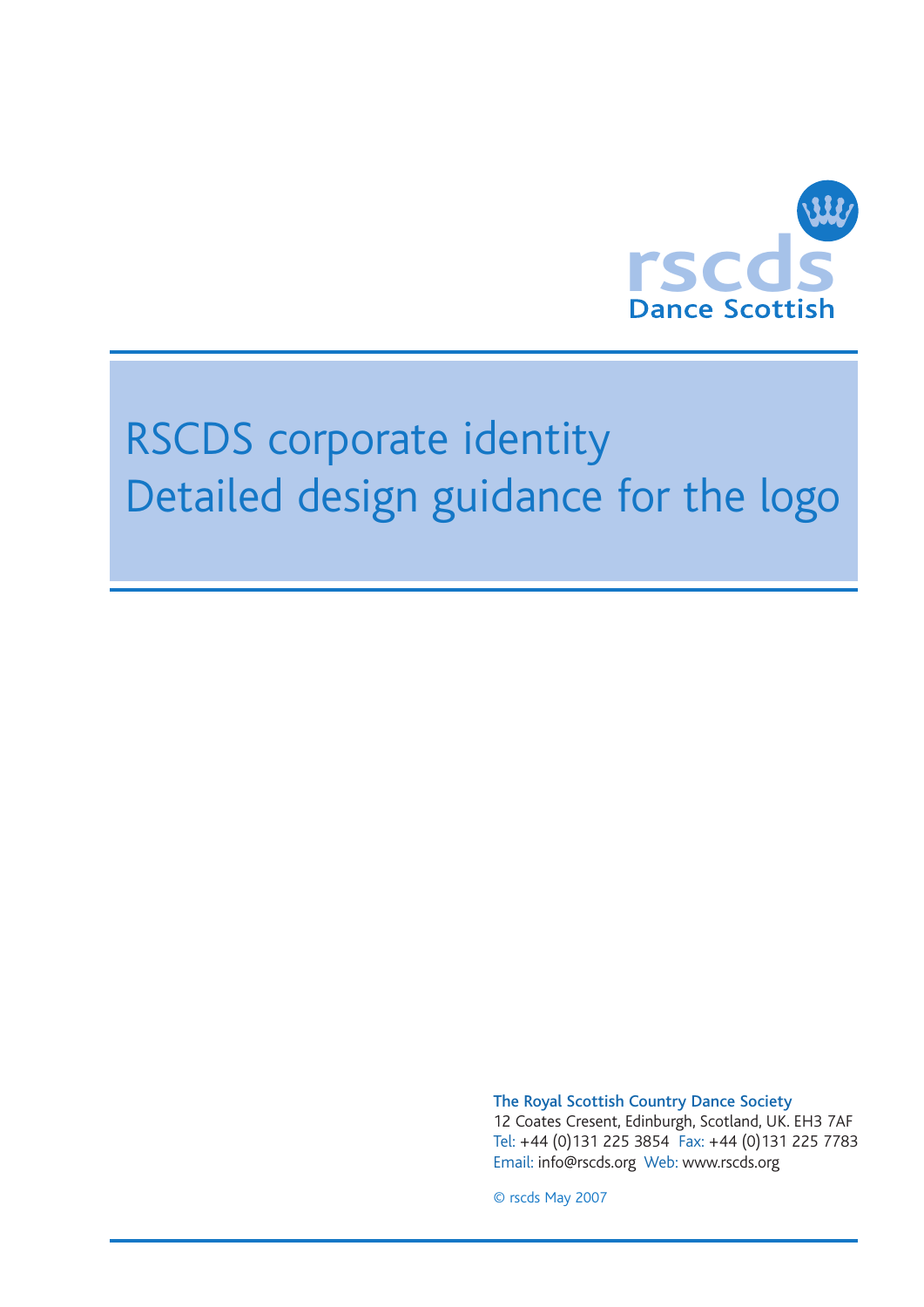# RSCDS corporate identity Detailed design guidance for the logo

### The Logo

The full logo is made up of the Society's initials, the coronet (crown of ghillies) and the strapline 'Dance Scottish'

The enclosed CD contains the logo in two formats, both colour and black and white to be used as set out in this document

The standard logo is



It is also available without the strapline



Also included is the 'Dancers Logo' which is not part of the logo project but was developed separately.

As with most such things there are those who like this and those who are less enthusiastic. It is intended for use on

T-shirts and other merchandise if considered appropriate by the individuals involved.



We are aware that many branches have developed their own distinct logos over the years and nothing in this document should be read as suggesting that these should be changed or discontinued. However, the logo without the strapline can also incorporate the branch name to give a local flavour.



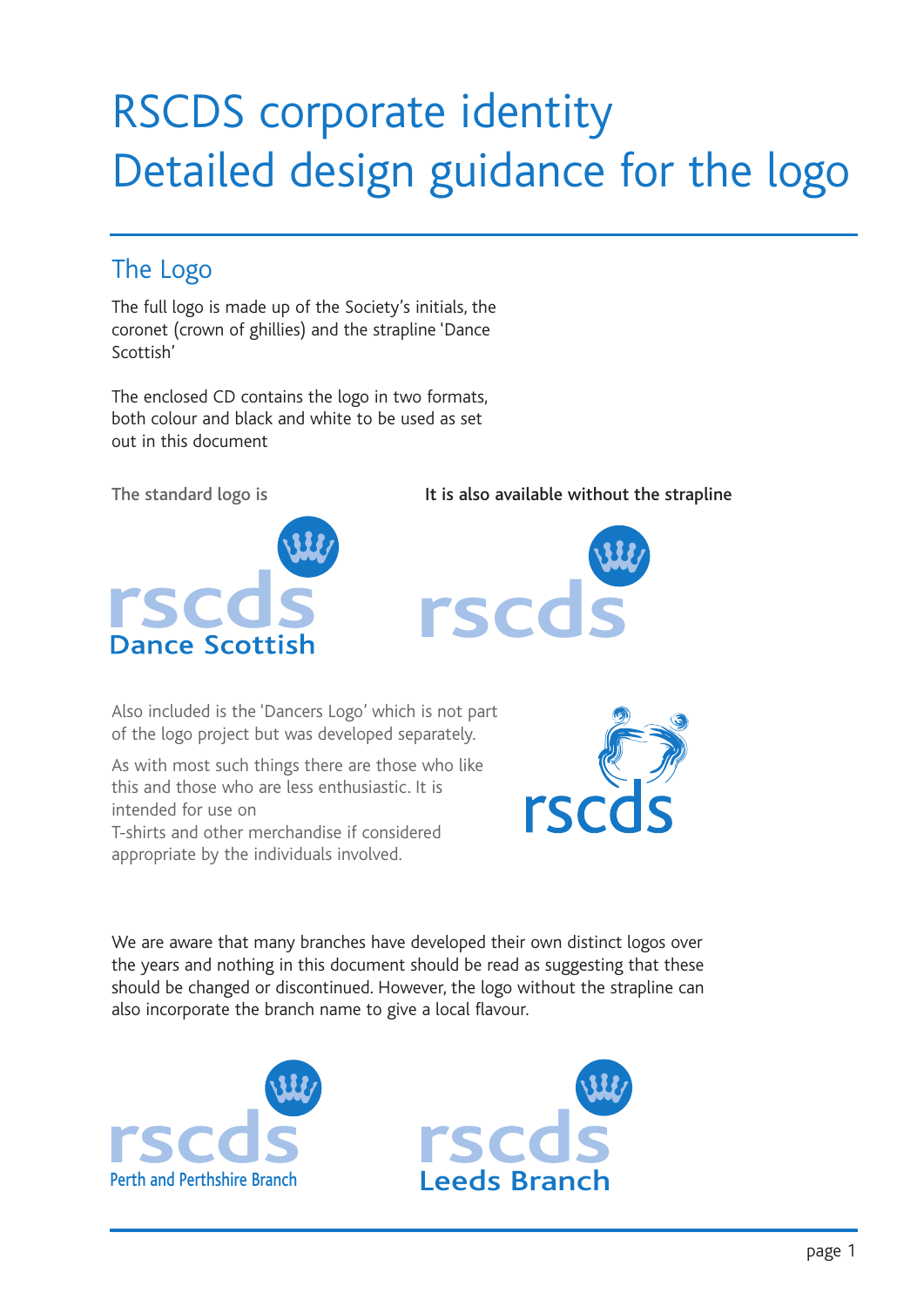## Technical information for print professionals

#### Colours

The logo comes in blue. Printers match colours by using a system called Pantone reference. These references give the 'recipe' so printers can reproduce colours accurately. The Pantone reference for our logo is Pantone 300.

Please try to use the master logo in full colour if you can. If there is some restriction, for example, limited colour printing, you can use our logo in black, blue or reversed out of a solid colour in white.

Pantone 300 C100% M56% Y2% K0% R0 G103 B198





Master Logo - Colours













Single Colour Logos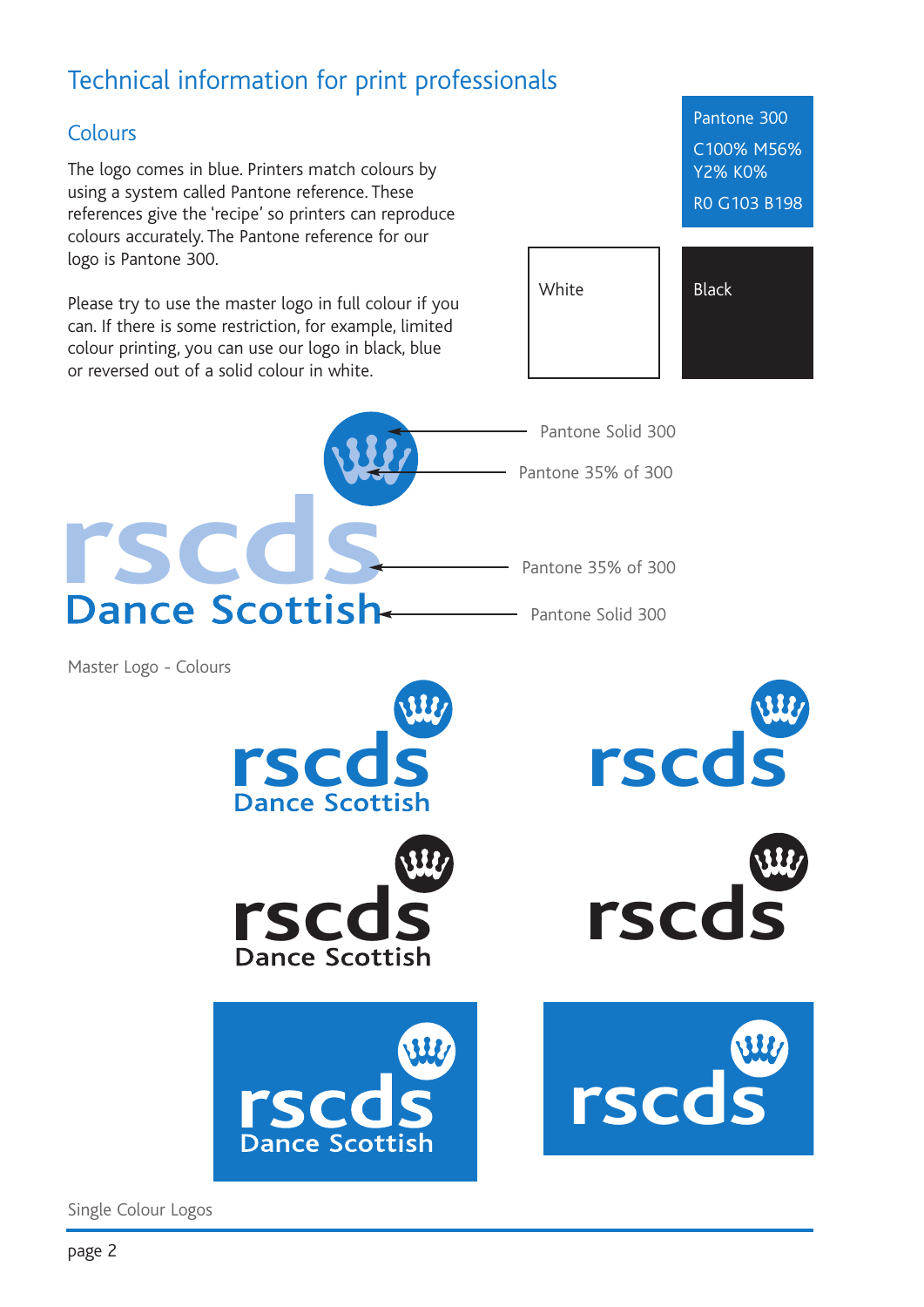#### Minimum size

See the illustration for the minimum size you should use. To make sure our logo is clear and easy to read, please check that the overall image is at least 1.5 cm in height.



#### Exclusion zone

We have defined an exclusion zone to protect our logo from other graphic elements like type, image boxes or lines. Leave clear space the width of 6mm on all sides of our logo.

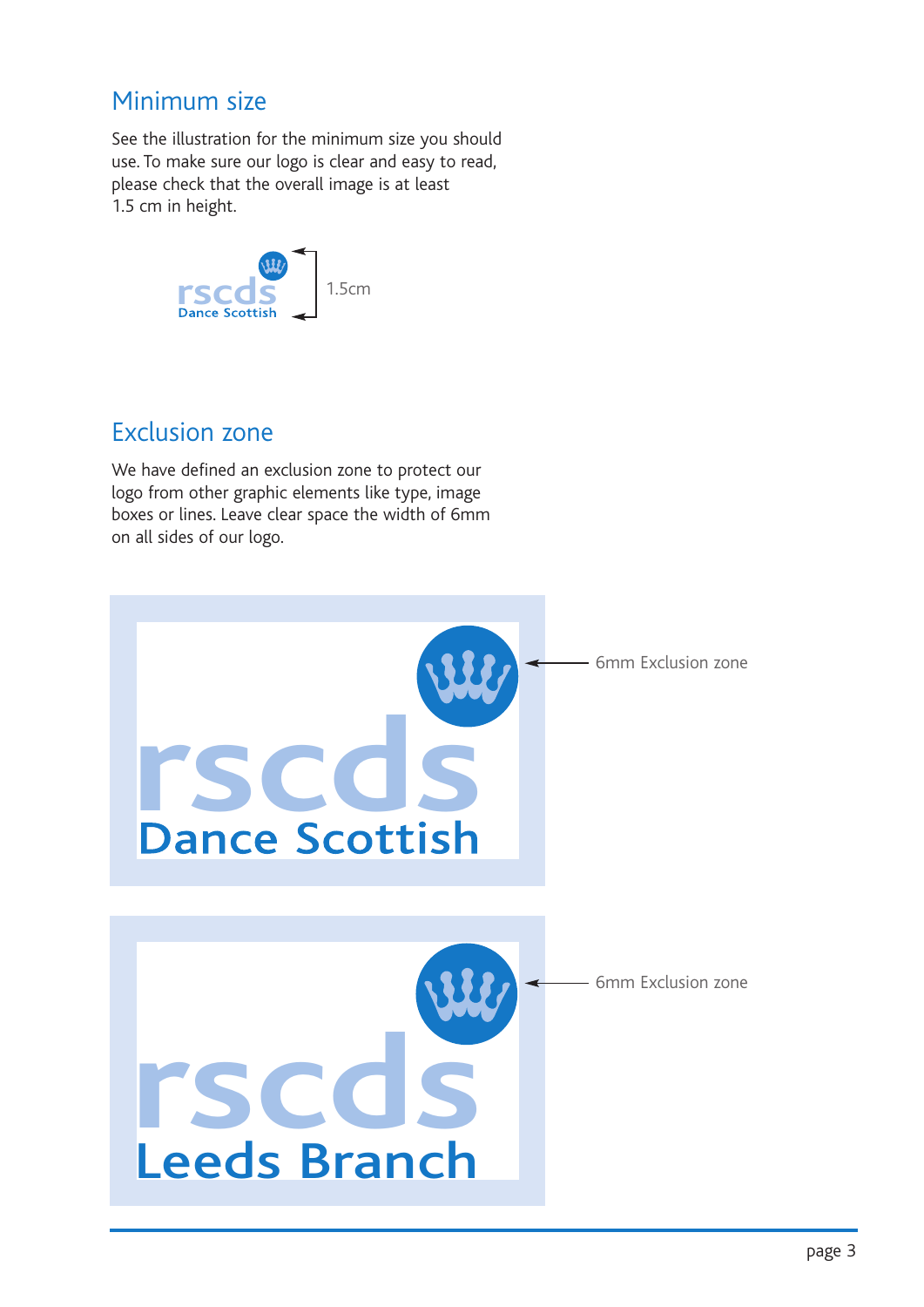#### Logo misuse

The logo has been specially created so please don't redraw or alter it at all. Please do not stretch the logo, or cut it up (crop it) to fit into a small space. These examples are to show you how misusing our logo can affect its impact.



Remember to follow these 10 rules for using the logo successfully. Make sure the logo is:

- end<br>burs 1 always in its correct colours,
- 2 never rotated,
- 3 never distorted,
- 4 never recreated in a different typeface,
- 5 never used with a different strapline,
- 6 never used with any of the elements missing
- 7 shown with enough contrast between it and the background,
- 8 used with the elements in the right size and the right place,
- 9 never smaller than the minimum size,
- 10 always protect by the exclusion zone.